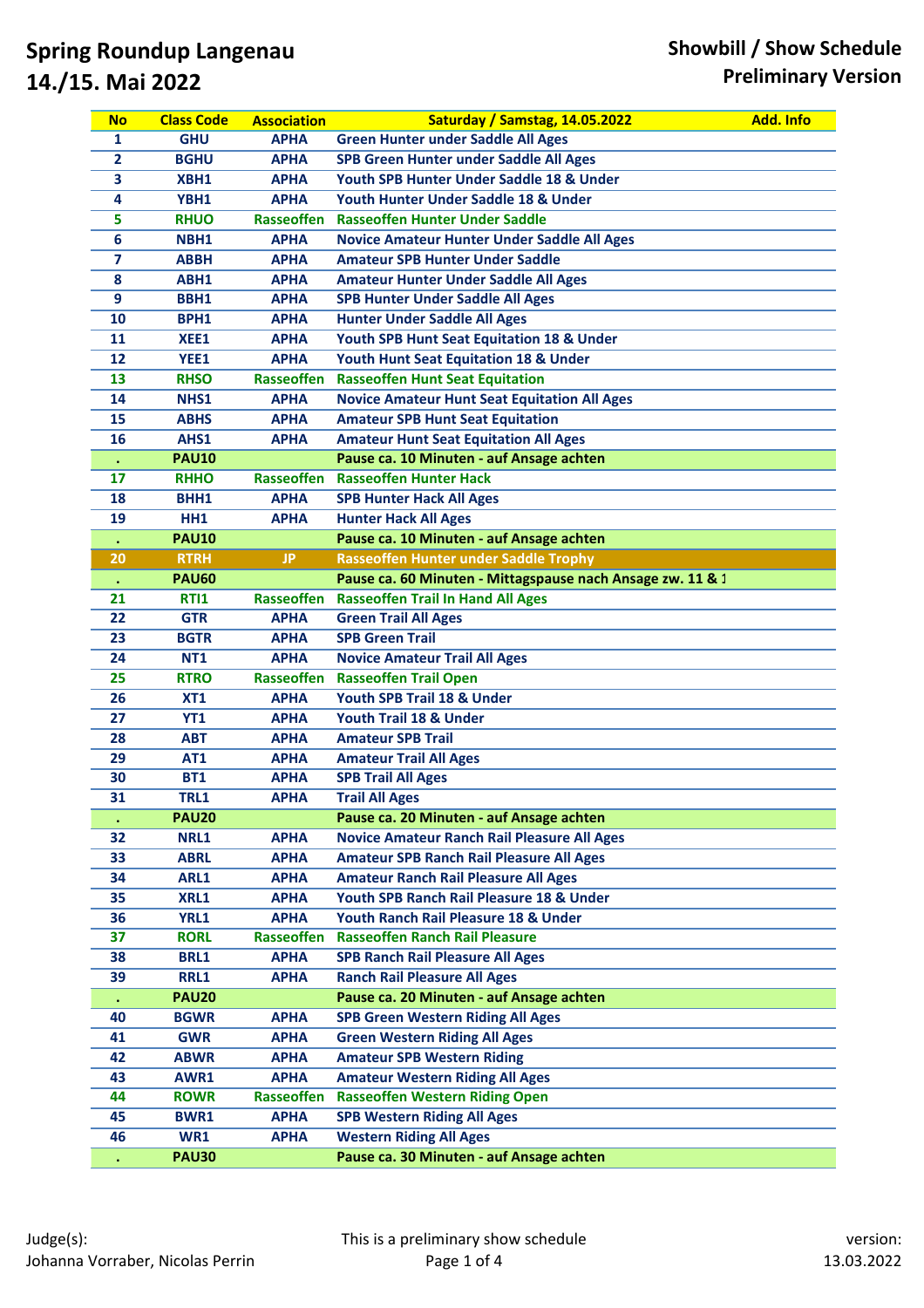| <b>BGRN</b><br><b>SPB Green Reining All Ages</b><br>47<br><b>APHA</b><br><b>Green Reining All Ages</b><br><b>GRNG</b><br><b>APHA</b><br>48<br><b>Novice Amateur Reining All Ages</b><br>49<br><b>NR1</b><br><b>APHA</b><br>50<br><b>ABRG</b><br><b>APHA</b><br><b>Amateur SPB Reining</b><br>51<br>AR1<br><b>Amateur Reining All Ages</b><br><b>APHA</b><br>XR1<br>Youth SPB Reining 18 & Under<br>52<br><b>APHA</b><br>Youth Reining 18 & Under<br>53<br><b>YR1</b><br><b>APHA</b><br><b>RRNO</b><br>Rasseoffen<br><b>Rasseoffen Reining Open</b><br>54<br><b>SPB Reining All Ages</b><br>55<br>BRG1<br><b>APHA</b><br><b>Reining All Ages</b><br>RNG1<br>56<br><b>APHA</b><br>Pause ca. 10 Minuten - auf Ansage achten<br><b>PAU10</b><br>$\bullet$<br><b>APHA</b><br>57<br><b>SPB Barrel Racing All Ages</b><br>BBR1<br>58<br><b>BR1</b><br><b>APHA</b><br><b>Barrel Racing All Ages</b><br><b>Rasseoffen Barrel Race</b><br>59<br><b>RBRO</b><br>Rasseoffen<br><b>End of Day</b><br><b>END</b><br><b>Class Code</b><br><b>Sunday / Sonntag, 15.05.2022</b><br><b>Add. Info</b><br><b>No</b><br><b>APHA</b><br><b>Amateur SPB Yearling &amp; 2-Yr-Old Longe Line</b><br>ABL <sub>2</sub><br>60<br><b>Amateur Yearling &amp; 2-Yr-Old Longe Line</b><br>61<br>ALL1<br><b>APHA</b><br><b>SPB Yearling &amp; 2-Yr Old Longe</b><br>62<br><b>BLL3</b><br><b>APHA</b><br><b>Yearling &amp; 2-Yr-Old Longe Line</b><br>63<br>LLN3<br><b>APHA</b><br>Pause ca. 10 Minuten - auf Ansage achten<br><b>PAU10</b><br><b>Amateur Halter Stallions All Ages</b><br>64<br>AMH1<br><b>APHA</b><br><b>Amateur Grand Champion Stallion</b><br>65<br><b>AGCS</b><br><b>APHA</b><br><b>Amateur Reserve Champion Stallion</b><br>66<br><b>ARCS</b><br><b>APHA</b><br><b>Amateur SPB Stallions All Ages</b><br>67<br>ABS1<br><b>APHA</b><br><b>Amateur SPB Grand Champion Stallion</b><br><b>ABGS</b><br><b>APHA</b><br>68<br><b>ABRT</b><br><b>APHA</b><br><b>Amateur SPB Reserve Champion Stallion</b><br>69<br><b>Yearling &amp; 2-Yr-Old Stallions</b><br>70<br>HS <sub>6</sub><br><b>APHA</b><br>3-Yr, 4-Yr-Old & Older Stallions<br>71<br>HS9<br><b>APHA</b><br><b>Grand Champion Stallion</b><br>72<br>AGC1<br><b>APHA</b><br><b>Reserve Champion Stallion</b><br>73<br>ARC1<br><b>APHA</b><br><b>SPB Yearling &amp; 2-Yr-Old Stallions</b><br>74<br>BHS7<br><b>APHA</b><br>SPB 3-Yr, 4-Yr-Old & Older Stallions<br>75<br><b>BH10</b><br><b>APHA</b><br>76<br>BGC1<br><b>APHA</b><br><b>SPB Grand Champion Stallion</b><br><b>SPB Reserve Champion Stallion</b><br>77<br><b>BRC1</b><br><b>APHA</b><br>78<br>XG1<br><b>APHA</b><br><b>Youth SPB Geldings</b><br>79<br><b>XGCG</b><br><b>Youth SPB Grand Champion Gelding</b><br><b>APHA</b><br>80<br><b>XRCG</b><br><b>APHA</b><br><b>Youth SPB Reserve Champion Gelding</b><br><b>Amateur SPB Geldings All Ages</b><br>81<br>ABS7<br><b>APHA</b><br><b>ABGG</b><br><b>APHA</b><br><b>Amateur SPB Grand Champion Gelding</b><br>82<br><b>Amateur SPB Reserve Champion Gelding</b><br>83<br><b>ABRX</b><br><b>APHA</b><br>84<br><b>BHG7</b><br><b>APHA</b><br><b>SPB Yearling &amp; 2-Yr-Old Geldings</b><br>85<br><b>BG10</b><br><b>APHA</b><br>SPB 3, 4-Yr-Old & Older Geldings<br>86<br>BGC3<br><b>APHA</b><br><b>SPB Grand Champion Gelding</b><br><b>SPB Reserve Champion Gelding</b><br>87<br><b>BRC3</b><br><b>APHA</b><br>88<br>YG1<br><b>Youth Halter Geldings All Ages</b><br><b>APHA</b><br><b>Youth Grand Champion Gelding</b><br>89<br><b>YGCG</b><br><b>APHA</b> | <b>No</b> | <b>Class Code</b> | Saturday / Samstag, 14.05.2022 (continued) | <b>Add. Info</b> |
|--------------------------------------------------------------------------------------------------------------------------------------------------------------------------------------------------------------------------------------------------------------------------------------------------------------------------------------------------------------------------------------------------------------------------------------------------------------------------------------------------------------------------------------------------------------------------------------------------------------------------------------------------------------------------------------------------------------------------------------------------------------------------------------------------------------------------------------------------------------------------------------------------------------------------------------------------------------------------------------------------------------------------------------------------------------------------------------------------------------------------------------------------------------------------------------------------------------------------------------------------------------------------------------------------------------------------------------------------------------------------------------------------------------------------------------------------------------------------------------------------------------------------------------------------------------------------------------------------------------------------------------------------------------------------------------------------------------------------------------------------------------------------------------------------------------------------------------------------------------------------------------------------------------------------------------------------------------------------------------------------------------------------------------------------------------------------------------------------------------------------------------------------------------------------------------------------------------------------------------------------------------------------------------------------------------------------------------------------------------------------------------------------------------------------------------------------------------------------------------------------------------------------------------------------------------------------------------------------------------------------------------------------------------------------------------------------------------------------------------------------------------------------------------------------------------------------------------------------------------------------------------------------------------------------------------------------------------------------------------------------------------------------------------------------------------------------------------------------------------------------------------------------------------------------------------------------------------------------------------------------------------------------------------------------------------------------------------------------------------------------------------------------------------------------------------------------------------------------------------------------------------------|-----------|-------------------|--------------------------------------------|------------------|
|                                                                                                                                                                                                                                                                                                                                                                                                                                                                                                                                                                                                                                                                                                                                                                                                                                                                                                                                                                                                                                                                                                                                                                                                                                                                                                                                                                                                                                                                                                                                                                                                                                                                                                                                                                                                                                                                                                                                                                                                                                                                                                                                                                                                                                                                                                                                                                                                                                                                                                                                                                                                                                                                                                                                                                                                                                                                                                                                                                                                                                                                                                                                                                                                                                                                                                                                                                                                                                                                                                                    |           |                   |                                            |                  |
|                                                                                                                                                                                                                                                                                                                                                                                                                                                                                                                                                                                                                                                                                                                                                                                                                                                                                                                                                                                                                                                                                                                                                                                                                                                                                                                                                                                                                                                                                                                                                                                                                                                                                                                                                                                                                                                                                                                                                                                                                                                                                                                                                                                                                                                                                                                                                                                                                                                                                                                                                                                                                                                                                                                                                                                                                                                                                                                                                                                                                                                                                                                                                                                                                                                                                                                                                                                                                                                                                                                    |           |                   |                                            |                  |
|                                                                                                                                                                                                                                                                                                                                                                                                                                                                                                                                                                                                                                                                                                                                                                                                                                                                                                                                                                                                                                                                                                                                                                                                                                                                                                                                                                                                                                                                                                                                                                                                                                                                                                                                                                                                                                                                                                                                                                                                                                                                                                                                                                                                                                                                                                                                                                                                                                                                                                                                                                                                                                                                                                                                                                                                                                                                                                                                                                                                                                                                                                                                                                                                                                                                                                                                                                                                                                                                                                                    |           |                   |                                            |                  |
|                                                                                                                                                                                                                                                                                                                                                                                                                                                                                                                                                                                                                                                                                                                                                                                                                                                                                                                                                                                                                                                                                                                                                                                                                                                                                                                                                                                                                                                                                                                                                                                                                                                                                                                                                                                                                                                                                                                                                                                                                                                                                                                                                                                                                                                                                                                                                                                                                                                                                                                                                                                                                                                                                                                                                                                                                                                                                                                                                                                                                                                                                                                                                                                                                                                                                                                                                                                                                                                                                                                    |           |                   |                                            |                  |
|                                                                                                                                                                                                                                                                                                                                                                                                                                                                                                                                                                                                                                                                                                                                                                                                                                                                                                                                                                                                                                                                                                                                                                                                                                                                                                                                                                                                                                                                                                                                                                                                                                                                                                                                                                                                                                                                                                                                                                                                                                                                                                                                                                                                                                                                                                                                                                                                                                                                                                                                                                                                                                                                                                                                                                                                                                                                                                                                                                                                                                                                                                                                                                                                                                                                                                                                                                                                                                                                                                                    |           |                   |                                            |                  |
|                                                                                                                                                                                                                                                                                                                                                                                                                                                                                                                                                                                                                                                                                                                                                                                                                                                                                                                                                                                                                                                                                                                                                                                                                                                                                                                                                                                                                                                                                                                                                                                                                                                                                                                                                                                                                                                                                                                                                                                                                                                                                                                                                                                                                                                                                                                                                                                                                                                                                                                                                                                                                                                                                                                                                                                                                                                                                                                                                                                                                                                                                                                                                                                                                                                                                                                                                                                                                                                                                                                    |           |                   |                                            |                  |
|                                                                                                                                                                                                                                                                                                                                                                                                                                                                                                                                                                                                                                                                                                                                                                                                                                                                                                                                                                                                                                                                                                                                                                                                                                                                                                                                                                                                                                                                                                                                                                                                                                                                                                                                                                                                                                                                                                                                                                                                                                                                                                                                                                                                                                                                                                                                                                                                                                                                                                                                                                                                                                                                                                                                                                                                                                                                                                                                                                                                                                                                                                                                                                                                                                                                                                                                                                                                                                                                                                                    |           |                   |                                            |                  |
|                                                                                                                                                                                                                                                                                                                                                                                                                                                                                                                                                                                                                                                                                                                                                                                                                                                                                                                                                                                                                                                                                                                                                                                                                                                                                                                                                                                                                                                                                                                                                                                                                                                                                                                                                                                                                                                                                                                                                                                                                                                                                                                                                                                                                                                                                                                                                                                                                                                                                                                                                                                                                                                                                                                                                                                                                                                                                                                                                                                                                                                                                                                                                                                                                                                                                                                                                                                                                                                                                                                    |           |                   |                                            |                  |
|                                                                                                                                                                                                                                                                                                                                                                                                                                                                                                                                                                                                                                                                                                                                                                                                                                                                                                                                                                                                                                                                                                                                                                                                                                                                                                                                                                                                                                                                                                                                                                                                                                                                                                                                                                                                                                                                                                                                                                                                                                                                                                                                                                                                                                                                                                                                                                                                                                                                                                                                                                                                                                                                                                                                                                                                                                                                                                                                                                                                                                                                                                                                                                                                                                                                                                                                                                                                                                                                                                                    |           |                   |                                            |                  |
|                                                                                                                                                                                                                                                                                                                                                                                                                                                                                                                                                                                                                                                                                                                                                                                                                                                                                                                                                                                                                                                                                                                                                                                                                                                                                                                                                                                                                                                                                                                                                                                                                                                                                                                                                                                                                                                                                                                                                                                                                                                                                                                                                                                                                                                                                                                                                                                                                                                                                                                                                                                                                                                                                                                                                                                                                                                                                                                                                                                                                                                                                                                                                                                                                                                                                                                                                                                                                                                                                                                    |           |                   |                                            |                  |
|                                                                                                                                                                                                                                                                                                                                                                                                                                                                                                                                                                                                                                                                                                                                                                                                                                                                                                                                                                                                                                                                                                                                                                                                                                                                                                                                                                                                                                                                                                                                                                                                                                                                                                                                                                                                                                                                                                                                                                                                                                                                                                                                                                                                                                                                                                                                                                                                                                                                                                                                                                                                                                                                                                                                                                                                                                                                                                                                                                                                                                                                                                                                                                                                                                                                                                                                                                                                                                                                                                                    |           |                   |                                            |                  |
|                                                                                                                                                                                                                                                                                                                                                                                                                                                                                                                                                                                                                                                                                                                                                                                                                                                                                                                                                                                                                                                                                                                                                                                                                                                                                                                                                                                                                                                                                                                                                                                                                                                                                                                                                                                                                                                                                                                                                                                                                                                                                                                                                                                                                                                                                                                                                                                                                                                                                                                                                                                                                                                                                                                                                                                                                                                                                                                                                                                                                                                                                                                                                                                                                                                                                                                                                                                                                                                                                                                    |           |                   |                                            |                  |
|                                                                                                                                                                                                                                                                                                                                                                                                                                                                                                                                                                                                                                                                                                                                                                                                                                                                                                                                                                                                                                                                                                                                                                                                                                                                                                                                                                                                                                                                                                                                                                                                                                                                                                                                                                                                                                                                                                                                                                                                                                                                                                                                                                                                                                                                                                                                                                                                                                                                                                                                                                                                                                                                                                                                                                                                                                                                                                                                                                                                                                                                                                                                                                                                                                                                                                                                                                                                                                                                                                                    |           |                   |                                            |                  |
|                                                                                                                                                                                                                                                                                                                                                                                                                                                                                                                                                                                                                                                                                                                                                                                                                                                                                                                                                                                                                                                                                                                                                                                                                                                                                                                                                                                                                                                                                                                                                                                                                                                                                                                                                                                                                                                                                                                                                                                                                                                                                                                                                                                                                                                                                                                                                                                                                                                                                                                                                                                                                                                                                                                                                                                                                                                                                                                                                                                                                                                                                                                                                                                                                                                                                                                                                                                                                                                                                                                    |           |                   |                                            |                  |
|                                                                                                                                                                                                                                                                                                                                                                                                                                                                                                                                                                                                                                                                                                                                                                                                                                                                                                                                                                                                                                                                                                                                                                                                                                                                                                                                                                                                                                                                                                                                                                                                                                                                                                                                                                                                                                                                                                                                                                                                                                                                                                                                                                                                                                                                                                                                                                                                                                                                                                                                                                                                                                                                                                                                                                                                                                                                                                                                                                                                                                                                                                                                                                                                                                                                                                                                                                                                                                                                                                                    |           |                   |                                            |                  |
|                                                                                                                                                                                                                                                                                                                                                                                                                                                                                                                                                                                                                                                                                                                                                                                                                                                                                                                                                                                                                                                                                                                                                                                                                                                                                                                                                                                                                                                                                                                                                                                                                                                                                                                                                                                                                                                                                                                                                                                                                                                                                                                                                                                                                                                                                                                                                                                                                                                                                                                                                                                                                                                                                                                                                                                                                                                                                                                                                                                                                                                                                                                                                                                                                                                                                                                                                                                                                                                                                                                    |           |                   |                                            |                  |
|                                                                                                                                                                                                                                                                                                                                                                                                                                                                                                                                                                                                                                                                                                                                                                                                                                                                                                                                                                                                                                                                                                                                                                                                                                                                                                                                                                                                                                                                                                                                                                                                                                                                                                                                                                                                                                                                                                                                                                                                                                                                                                                                                                                                                                                                                                                                                                                                                                                                                                                                                                                                                                                                                                                                                                                                                                                                                                                                                                                                                                                                                                                                                                                                                                                                                                                                                                                                                                                                                                                    |           |                   |                                            |                  |
|                                                                                                                                                                                                                                                                                                                                                                                                                                                                                                                                                                                                                                                                                                                                                                                                                                                                                                                                                                                                                                                                                                                                                                                                                                                                                                                                                                                                                                                                                                                                                                                                                                                                                                                                                                                                                                                                                                                                                                                                                                                                                                                                                                                                                                                                                                                                                                                                                                                                                                                                                                                                                                                                                                                                                                                                                                                                                                                                                                                                                                                                                                                                                                                                                                                                                                                                                                                                                                                                                                                    |           |                   |                                            |                  |
|                                                                                                                                                                                                                                                                                                                                                                                                                                                                                                                                                                                                                                                                                                                                                                                                                                                                                                                                                                                                                                                                                                                                                                                                                                                                                                                                                                                                                                                                                                                                                                                                                                                                                                                                                                                                                                                                                                                                                                                                                                                                                                                                                                                                                                                                                                                                                                                                                                                                                                                                                                                                                                                                                                                                                                                                                                                                                                                                                                                                                                                                                                                                                                                                                                                                                                                                                                                                                                                                                                                    |           |                   |                                            |                  |
|                                                                                                                                                                                                                                                                                                                                                                                                                                                                                                                                                                                                                                                                                                                                                                                                                                                                                                                                                                                                                                                                                                                                                                                                                                                                                                                                                                                                                                                                                                                                                                                                                                                                                                                                                                                                                                                                                                                                                                                                                                                                                                                                                                                                                                                                                                                                                                                                                                                                                                                                                                                                                                                                                                                                                                                                                                                                                                                                                                                                                                                                                                                                                                                                                                                                                                                                                                                                                                                                                                                    |           |                   |                                            |                  |
|                                                                                                                                                                                                                                                                                                                                                                                                                                                                                                                                                                                                                                                                                                                                                                                                                                                                                                                                                                                                                                                                                                                                                                                                                                                                                                                                                                                                                                                                                                                                                                                                                                                                                                                                                                                                                                                                                                                                                                                                                                                                                                                                                                                                                                                                                                                                                                                                                                                                                                                                                                                                                                                                                                                                                                                                                                                                                                                                                                                                                                                                                                                                                                                                                                                                                                                                                                                                                                                                                                                    |           |                   |                                            |                  |
|                                                                                                                                                                                                                                                                                                                                                                                                                                                                                                                                                                                                                                                                                                                                                                                                                                                                                                                                                                                                                                                                                                                                                                                                                                                                                                                                                                                                                                                                                                                                                                                                                                                                                                                                                                                                                                                                                                                                                                                                                                                                                                                                                                                                                                                                                                                                                                                                                                                                                                                                                                                                                                                                                                                                                                                                                                                                                                                                                                                                                                                                                                                                                                                                                                                                                                                                                                                                                                                                                                                    |           |                   |                                            |                  |
|                                                                                                                                                                                                                                                                                                                                                                                                                                                                                                                                                                                                                                                                                                                                                                                                                                                                                                                                                                                                                                                                                                                                                                                                                                                                                                                                                                                                                                                                                                                                                                                                                                                                                                                                                                                                                                                                                                                                                                                                                                                                                                                                                                                                                                                                                                                                                                                                                                                                                                                                                                                                                                                                                                                                                                                                                                                                                                                                                                                                                                                                                                                                                                                                                                                                                                                                                                                                                                                                                                                    |           |                   |                                            |                  |
|                                                                                                                                                                                                                                                                                                                                                                                                                                                                                                                                                                                                                                                                                                                                                                                                                                                                                                                                                                                                                                                                                                                                                                                                                                                                                                                                                                                                                                                                                                                                                                                                                                                                                                                                                                                                                                                                                                                                                                                                                                                                                                                                                                                                                                                                                                                                                                                                                                                                                                                                                                                                                                                                                                                                                                                                                                                                                                                                                                                                                                                                                                                                                                                                                                                                                                                                                                                                                                                                                                                    |           |                   |                                            |                  |
|                                                                                                                                                                                                                                                                                                                                                                                                                                                                                                                                                                                                                                                                                                                                                                                                                                                                                                                                                                                                                                                                                                                                                                                                                                                                                                                                                                                                                                                                                                                                                                                                                                                                                                                                                                                                                                                                                                                                                                                                                                                                                                                                                                                                                                                                                                                                                                                                                                                                                                                                                                                                                                                                                                                                                                                                                                                                                                                                                                                                                                                                                                                                                                                                                                                                                                                                                                                                                                                                                                                    |           |                   |                                            |                  |
|                                                                                                                                                                                                                                                                                                                                                                                                                                                                                                                                                                                                                                                                                                                                                                                                                                                                                                                                                                                                                                                                                                                                                                                                                                                                                                                                                                                                                                                                                                                                                                                                                                                                                                                                                                                                                                                                                                                                                                                                                                                                                                                                                                                                                                                                                                                                                                                                                                                                                                                                                                                                                                                                                                                                                                                                                                                                                                                                                                                                                                                                                                                                                                                                                                                                                                                                                                                                                                                                                                                    |           |                   |                                            |                  |
|                                                                                                                                                                                                                                                                                                                                                                                                                                                                                                                                                                                                                                                                                                                                                                                                                                                                                                                                                                                                                                                                                                                                                                                                                                                                                                                                                                                                                                                                                                                                                                                                                                                                                                                                                                                                                                                                                                                                                                                                                                                                                                                                                                                                                                                                                                                                                                                                                                                                                                                                                                                                                                                                                                                                                                                                                                                                                                                                                                                                                                                                                                                                                                                                                                                                                                                                                                                                                                                                                                                    |           |                   |                                            |                  |
|                                                                                                                                                                                                                                                                                                                                                                                                                                                                                                                                                                                                                                                                                                                                                                                                                                                                                                                                                                                                                                                                                                                                                                                                                                                                                                                                                                                                                                                                                                                                                                                                                                                                                                                                                                                                                                                                                                                                                                                                                                                                                                                                                                                                                                                                                                                                                                                                                                                                                                                                                                                                                                                                                                                                                                                                                                                                                                                                                                                                                                                                                                                                                                                                                                                                                                                                                                                                                                                                                                                    |           |                   |                                            |                  |
|                                                                                                                                                                                                                                                                                                                                                                                                                                                                                                                                                                                                                                                                                                                                                                                                                                                                                                                                                                                                                                                                                                                                                                                                                                                                                                                                                                                                                                                                                                                                                                                                                                                                                                                                                                                                                                                                                                                                                                                                                                                                                                                                                                                                                                                                                                                                                                                                                                                                                                                                                                                                                                                                                                                                                                                                                                                                                                                                                                                                                                                                                                                                                                                                                                                                                                                                                                                                                                                                                                                    |           |                   |                                            |                  |
|                                                                                                                                                                                                                                                                                                                                                                                                                                                                                                                                                                                                                                                                                                                                                                                                                                                                                                                                                                                                                                                                                                                                                                                                                                                                                                                                                                                                                                                                                                                                                                                                                                                                                                                                                                                                                                                                                                                                                                                                                                                                                                                                                                                                                                                                                                                                                                                                                                                                                                                                                                                                                                                                                                                                                                                                                                                                                                                                                                                                                                                                                                                                                                                                                                                                                                                                                                                                                                                                                                                    |           |                   |                                            |                  |
|                                                                                                                                                                                                                                                                                                                                                                                                                                                                                                                                                                                                                                                                                                                                                                                                                                                                                                                                                                                                                                                                                                                                                                                                                                                                                                                                                                                                                                                                                                                                                                                                                                                                                                                                                                                                                                                                                                                                                                                                                                                                                                                                                                                                                                                                                                                                                                                                                                                                                                                                                                                                                                                                                                                                                                                                                                                                                                                                                                                                                                                                                                                                                                                                                                                                                                                                                                                                                                                                                                                    |           |                   |                                            |                  |
|                                                                                                                                                                                                                                                                                                                                                                                                                                                                                                                                                                                                                                                                                                                                                                                                                                                                                                                                                                                                                                                                                                                                                                                                                                                                                                                                                                                                                                                                                                                                                                                                                                                                                                                                                                                                                                                                                                                                                                                                                                                                                                                                                                                                                                                                                                                                                                                                                                                                                                                                                                                                                                                                                                                                                                                                                                                                                                                                                                                                                                                                                                                                                                                                                                                                                                                                                                                                                                                                                                                    |           |                   |                                            |                  |
|                                                                                                                                                                                                                                                                                                                                                                                                                                                                                                                                                                                                                                                                                                                                                                                                                                                                                                                                                                                                                                                                                                                                                                                                                                                                                                                                                                                                                                                                                                                                                                                                                                                                                                                                                                                                                                                                                                                                                                                                                                                                                                                                                                                                                                                                                                                                                                                                                                                                                                                                                                                                                                                                                                                                                                                                                                                                                                                                                                                                                                                                                                                                                                                                                                                                                                                                                                                                                                                                                                                    |           |                   |                                            |                  |
|                                                                                                                                                                                                                                                                                                                                                                                                                                                                                                                                                                                                                                                                                                                                                                                                                                                                                                                                                                                                                                                                                                                                                                                                                                                                                                                                                                                                                                                                                                                                                                                                                                                                                                                                                                                                                                                                                                                                                                                                                                                                                                                                                                                                                                                                                                                                                                                                                                                                                                                                                                                                                                                                                                                                                                                                                                                                                                                                                                                                                                                                                                                                                                                                                                                                                                                                                                                                                                                                                                                    |           |                   |                                            |                  |
|                                                                                                                                                                                                                                                                                                                                                                                                                                                                                                                                                                                                                                                                                                                                                                                                                                                                                                                                                                                                                                                                                                                                                                                                                                                                                                                                                                                                                                                                                                                                                                                                                                                                                                                                                                                                                                                                                                                                                                                                                                                                                                                                                                                                                                                                                                                                                                                                                                                                                                                                                                                                                                                                                                                                                                                                                                                                                                                                                                                                                                                                                                                                                                                                                                                                                                                                                                                                                                                                                                                    |           |                   |                                            |                  |
|                                                                                                                                                                                                                                                                                                                                                                                                                                                                                                                                                                                                                                                                                                                                                                                                                                                                                                                                                                                                                                                                                                                                                                                                                                                                                                                                                                                                                                                                                                                                                                                                                                                                                                                                                                                                                                                                                                                                                                                                                                                                                                                                                                                                                                                                                                                                                                                                                                                                                                                                                                                                                                                                                                                                                                                                                                                                                                                                                                                                                                                                                                                                                                                                                                                                                                                                                                                                                                                                                                                    |           |                   |                                            |                  |
|                                                                                                                                                                                                                                                                                                                                                                                                                                                                                                                                                                                                                                                                                                                                                                                                                                                                                                                                                                                                                                                                                                                                                                                                                                                                                                                                                                                                                                                                                                                                                                                                                                                                                                                                                                                                                                                                                                                                                                                                                                                                                                                                                                                                                                                                                                                                                                                                                                                                                                                                                                                                                                                                                                                                                                                                                                                                                                                                                                                                                                                                                                                                                                                                                                                                                                                                                                                                                                                                                                                    |           |                   |                                            |                  |
|                                                                                                                                                                                                                                                                                                                                                                                                                                                                                                                                                                                                                                                                                                                                                                                                                                                                                                                                                                                                                                                                                                                                                                                                                                                                                                                                                                                                                                                                                                                                                                                                                                                                                                                                                                                                                                                                                                                                                                                                                                                                                                                                                                                                                                                                                                                                                                                                                                                                                                                                                                                                                                                                                                                                                                                                                                                                                                                                                                                                                                                                                                                                                                                                                                                                                                                                                                                                                                                                                                                    |           |                   |                                            |                  |
|                                                                                                                                                                                                                                                                                                                                                                                                                                                                                                                                                                                                                                                                                                                                                                                                                                                                                                                                                                                                                                                                                                                                                                                                                                                                                                                                                                                                                                                                                                                                                                                                                                                                                                                                                                                                                                                                                                                                                                                                                                                                                                                                                                                                                                                                                                                                                                                                                                                                                                                                                                                                                                                                                                                                                                                                                                                                                                                                                                                                                                                                                                                                                                                                                                                                                                                                                                                                                                                                                                                    |           |                   |                                            |                  |
|                                                                                                                                                                                                                                                                                                                                                                                                                                                                                                                                                                                                                                                                                                                                                                                                                                                                                                                                                                                                                                                                                                                                                                                                                                                                                                                                                                                                                                                                                                                                                                                                                                                                                                                                                                                                                                                                                                                                                                                                                                                                                                                                                                                                                                                                                                                                                                                                                                                                                                                                                                                                                                                                                                                                                                                                                                                                                                                                                                                                                                                                                                                                                                                                                                                                                                                                                                                                                                                                                                                    |           |                   |                                            |                  |
|                                                                                                                                                                                                                                                                                                                                                                                                                                                                                                                                                                                                                                                                                                                                                                                                                                                                                                                                                                                                                                                                                                                                                                                                                                                                                                                                                                                                                                                                                                                                                                                                                                                                                                                                                                                                                                                                                                                                                                                                                                                                                                                                                                                                                                                                                                                                                                                                                                                                                                                                                                                                                                                                                                                                                                                                                                                                                                                                                                                                                                                                                                                                                                                                                                                                                                                                                                                                                                                                                                                    |           |                   |                                            |                  |
|                                                                                                                                                                                                                                                                                                                                                                                                                                                                                                                                                                                                                                                                                                                                                                                                                                                                                                                                                                                                                                                                                                                                                                                                                                                                                                                                                                                                                                                                                                                                                                                                                                                                                                                                                                                                                                                                                                                                                                                                                                                                                                                                                                                                                                                                                                                                                                                                                                                                                                                                                                                                                                                                                                                                                                                                                                                                                                                                                                                                                                                                                                                                                                                                                                                                                                                                                                                                                                                                                                                    |           |                   |                                            |                  |
|                                                                                                                                                                                                                                                                                                                                                                                                                                                                                                                                                                                                                                                                                                                                                                                                                                                                                                                                                                                                                                                                                                                                                                                                                                                                                                                                                                                                                                                                                                                                                                                                                                                                                                                                                                                                                                                                                                                                                                                                                                                                                                                                                                                                                                                                                                                                                                                                                                                                                                                                                                                                                                                                                                                                                                                                                                                                                                                                                                                                                                                                                                                                                                                                                                                                                                                                                                                                                                                                                                                    |           |                   |                                            |                  |
|                                                                                                                                                                                                                                                                                                                                                                                                                                                                                                                                                                                                                                                                                                                                                                                                                                                                                                                                                                                                                                                                                                                                                                                                                                                                                                                                                                                                                                                                                                                                                                                                                                                                                                                                                                                                                                                                                                                                                                                                                                                                                                                                                                                                                                                                                                                                                                                                                                                                                                                                                                                                                                                                                                                                                                                                                                                                                                                                                                                                                                                                                                                                                                                                                                                                                                                                                                                                                                                                                                                    |           |                   |                                            |                  |
|                                                                                                                                                                                                                                                                                                                                                                                                                                                                                                                                                                                                                                                                                                                                                                                                                                                                                                                                                                                                                                                                                                                                                                                                                                                                                                                                                                                                                                                                                                                                                                                                                                                                                                                                                                                                                                                                                                                                                                                                                                                                                                                                                                                                                                                                                                                                                                                                                                                                                                                                                                                                                                                                                                                                                                                                                                                                                                                                                                                                                                                                                                                                                                                                                                                                                                                                                                                                                                                                                                                    |           |                   |                                            |                  |
|                                                                                                                                                                                                                                                                                                                                                                                                                                                                                                                                                                                                                                                                                                                                                                                                                                                                                                                                                                                                                                                                                                                                                                                                                                                                                                                                                                                                                                                                                                                                                                                                                                                                                                                                                                                                                                                                                                                                                                                                                                                                                                                                                                                                                                                                                                                                                                                                                                                                                                                                                                                                                                                                                                                                                                                                                                                                                                                                                                                                                                                                                                                                                                                                                                                                                                                                                                                                                                                                                                                    |           |                   |                                            |                  |
|                                                                                                                                                                                                                                                                                                                                                                                                                                                                                                                                                                                                                                                                                                                                                                                                                                                                                                                                                                                                                                                                                                                                                                                                                                                                                                                                                                                                                                                                                                                                                                                                                                                                                                                                                                                                                                                                                                                                                                                                                                                                                                                                                                                                                                                                                                                                                                                                                                                                                                                                                                                                                                                                                                                                                                                                                                                                                                                                                                                                                                                                                                                                                                                                                                                                                                                                                                                                                                                                                                                    |           |                   |                                            |                  |
| <b>Youth Reserve Champion Gelding</b><br><b>YRCG</b><br>90<br><b>APHA</b>                                                                                                                                                                                                                                                                                                                                                                                                                                                                                                                                                                                                                                                                                                                                                                                                                                                                                                                                                                                                                                                                                                                                                                                                                                                                                                                                                                                                                                                                                                                                                                                                                                                                                                                                                                                                                                                                                                                                                                                                                                                                                                                                                                                                                                                                                                                                                                                                                                                                                                                                                                                                                                                                                                                                                                                                                                                                                                                                                                                                                                                                                                                                                                                                                                                                                                                                                                                                                                          |           |                   |                                            |                  |
| <b>Amateur Halter Geldings All Ages</b><br>91<br>AMH7<br><b>APHA</b>                                                                                                                                                                                                                                                                                                                                                                                                                                                                                                                                                                                                                                                                                                                                                                                                                                                                                                                                                                                                                                                                                                                                                                                                                                                                                                                                                                                                                                                                                                                                                                                                                                                                                                                                                                                                                                                                                                                                                                                                                                                                                                                                                                                                                                                                                                                                                                                                                                                                                                                                                                                                                                                                                                                                                                                                                                                                                                                                                                                                                                                                                                                                                                                                                                                                                                                                                                                                                                               |           |                   |                                            |                  |
| 92<br><b>AGCG</b><br><b>APHA</b><br><b>Amateur Grand Champion Gelding</b>                                                                                                                                                                                                                                                                                                                                                                                                                                                                                                                                                                                                                                                                                                                                                                                                                                                                                                                                                                                                                                                                                                                                                                                                                                                                                                                                                                                                                                                                                                                                                                                                                                                                                                                                                                                                                                                                                                                                                                                                                                                                                                                                                                                                                                                                                                                                                                                                                                                                                                                                                                                                                                                                                                                                                                                                                                                                                                                                                                                                                                                                                                                                                                                                                                                                                                                                                                                                                                          |           |                   |                                            |                  |
| <b>Amateur Reserve Champion Gelding</b><br>93<br><b>APHA</b><br><b>ARCG</b>                                                                                                                                                                                                                                                                                                                                                                                                                                                                                                                                                                                                                                                                                                                                                                                                                                                                                                                                                                                                                                                                                                                                                                                                                                                                                                                                                                                                                                                                                                                                                                                                                                                                                                                                                                                                                                                                                                                                                                                                                                                                                                                                                                                                                                                                                                                                                                                                                                                                                                                                                                                                                                                                                                                                                                                                                                                                                                                                                                                                                                                                                                                                                                                                                                                                                                                                                                                                                                        |           |                   |                                            |                  |
| HG <sub>6</sub><br><b>Yearling &amp; 2-Yr-Old Geldings</b><br>94<br><b>APHA</b>                                                                                                                                                                                                                                                                                                                                                                                                                                                                                                                                                                                                                                                                                                                                                                                                                                                                                                                                                                                                                                                                                                                                                                                                                                                                                                                                                                                                                                                                                                                                                                                                                                                                                                                                                                                                                                                                                                                                                                                                                                                                                                                                                                                                                                                                                                                                                                                                                                                                                                                                                                                                                                                                                                                                                                                                                                                                                                                                                                                                                                                                                                                                                                                                                                                                                                                                                                                                                                    |           |                   |                                            |                  |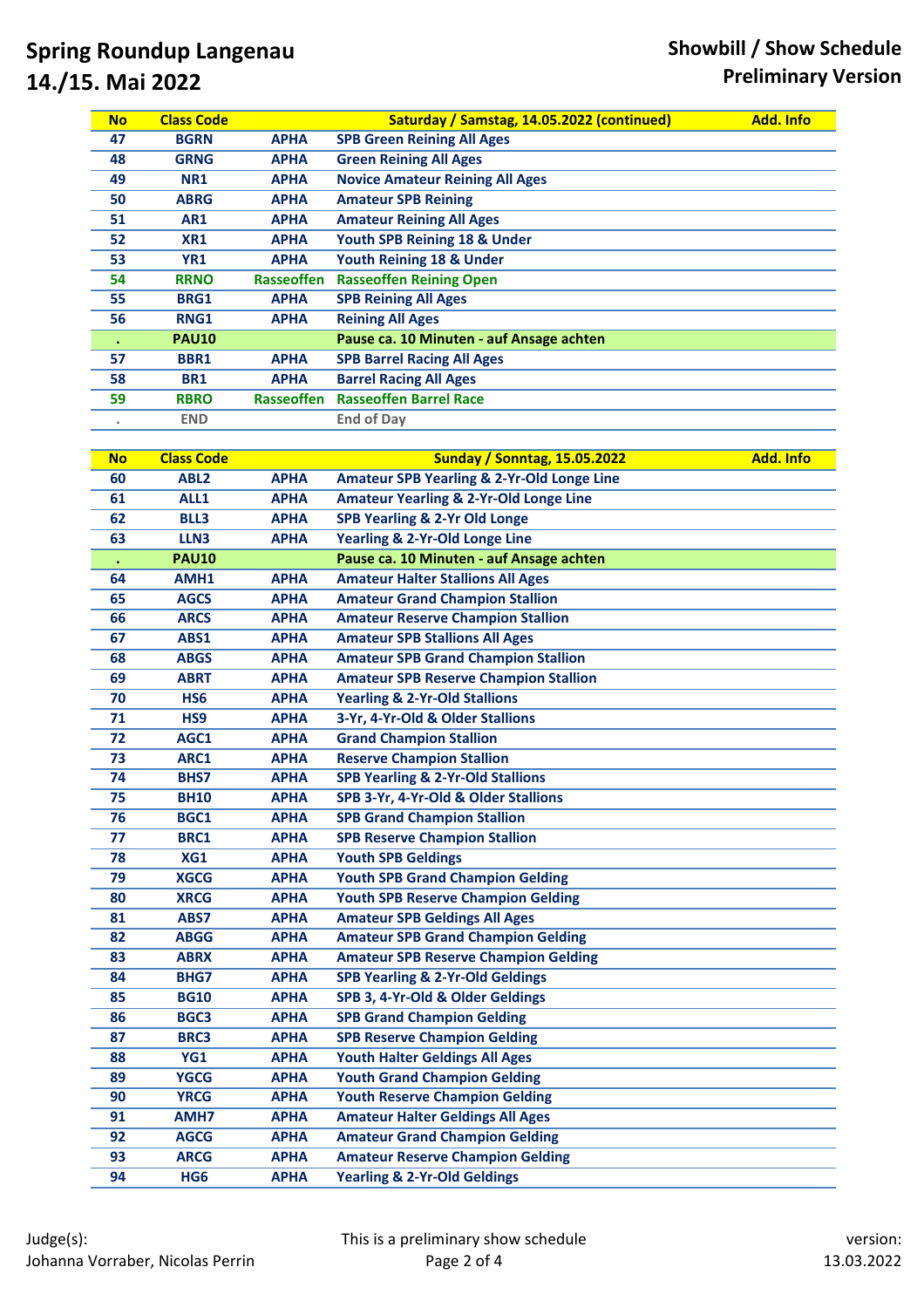| Sunday / Sonntag, 15.05.2022 (continued)<br><b>Class Code</b><br><b>No</b>                     | <b>Add. Info</b> |
|------------------------------------------------------------------------------------------------|------------------|
| HG9<br>3-Yr, 4-Yr-Old & Older Geldings<br>95<br><b>APHA</b>                                    |                  |
| <b>Grand Champion Gelding</b><br>96<br><b>APHA</b><br>AGC3                                     |                  |
| <b>Reserve Champion Gelding</b><br>97<br>ARC3<br><b>APHA</b>                                   |                  |
| <b>Amateur Halter Mares All Ages</b><br>98<br>AMH4<br><b>APHA</b>                              |                  |
| 99<br><b>AGCM</b><br><b>APHA</b><br><b>Amateur Grand Champion Mare</b>                         |                  |
| <b>ARCM</b><br><b>Amateur Reserve Champion Mare</b><br>100<br><b>APHA</b>                      |                  |
| <b>Amateur SPB Mares All Ages</b><br>101<br>ABS4<br><b>APHA</b>                                |                  |
| <b>Amateur SPB Grand Champion Mare</b><br>102<br><b>ABGM</b><br><b>APHA</b>                    |                  |
| 103<br><b>Amateur SPB Reserve Champion Mare</b><br><b>ABRM</b><br><b>APHA</b>                  |                  |
| <b>Youth Halter Mares All Ages</b><br>104<br>YM1<br><b>APHA</b>                                |                  |
| <b>Youth Grand Champion Mare</b><br>105<br><b>YGCM</b><br><b>APHA</b>                          |                  |
| <b>Youth Reserve Champion Mare</b><br>106<br><b>YRCM</b><br><b>APHA</b>                        |                  |
| <b>Youth SPB Mares</b><br>107<br>XM1<br><b>APHA</b>                                            |                  |
| <b>XGCM</b><br>108<br><b>APHA</b><br><b>Youth SPB Grand Champion Mare</b>                      |                  |
| <b>Youth SPB Reserve Champion Mare</b><br>109<br><b>XRCM</b><br><b>APHA</b>                    |                  |
| <b>Yearling &amp; 2-Yr-Old Mares</b><br>110<br><b>APHA</b><br>HM <sub>6</sub>                  |                  |
| 3-Yr, 4-Yr-Old & Older Mares<br>111<br>HM9<br><b>APHA</b>                                      |                  |
| 112<br><b>Broodmares</b><br><b>APHA</b><br><b>BDM</b>                                          |                  |
| 113<br>AGC <sub>2</sub><br><b>APHA</b><br><b>Grand Champion Mare</b>                           |                  |
| <b>Reserve Champion Mare</b><br>114<br>ARC <sub>2</sub><br><b>APHA</b>                         |                  |
| <b>SPB Yearling &amp; 2-Yr-Old Mares</b><br>115<br>BHM7<br><b>APHA</b>                         |                  |
| SPB 3,4-Yr-Old & Older Mares<br>116<br><b>BM10</b><br><b>APHA</b>                              |                  |
| <b>SPB Broodmares</b><br>117<br><b>BBDM</b><br><b>APHA</b>                                     |                  |
| 118<br>BGC <sub>2</sub><br><b>APHA</b><br><b>SPB Grand Champion Mare</b>                       |                  |
| <b>SPB Reserve Champion Mare</b><br>119<br><b>BRC2</b><br><b>APHA</b>                          |                  |
| <b>YTC</b><br>Youth Tobiano Color, 1-Year and Older Mares & Geldings<br>120<br><b>APHA</b>     |                  |
| Youth Overo Color, 1-Year and Older Mares & Geldings<br>121<br><b>YOC</b><br><b>APHA</b>       |                  |
| Amateur Tobiano Color, 1-Year and Older & All Sexes<br>122<br><b>ATC</b><br><b>APHA</b>        |                  |
| 123<br><b>AOC</b><br>Amateur Overo Color, 1-Year and Older & All Sexes<br><b>APHA</b>          |                  |
| <b>TCC</b><br>Tobiano Color, 1-Year and Older & All Sexes<br>124<br><b>APHA</b>                |                  |
| <b>Overo Color, 1-Year and Older &amp; All Sexes</b><br><b>OCC</b><br>125<br><b>APHA</b>       |                  |
| Pause ca. 30 Minuten - auf Ansage achten<br><b>PAU30</b>                                       |                  |
| <b>APHA</b><br>126<br>NSH1<br><b>Novice Amateur Showmanship All Ages</b>                       |                  |
| 127<br>XSH1<br><b>APHA</b><br>Youth SPB Showmanship 18 & Under                                 |                  |
| <b>APHA</b><br>128<br>YSH1<br>Youth Showmanship 18 & Under                                     |                  |
| <b>Rasseoffen</b><br>Rasseoffen Showmanship At Halter Open<br>129<br><b>ROSO</b>               |                  |
| <b>Amateur SPB Showmanship at Halter</b><br>130<br><b>ABSH</b><br><b>APHA</b>                  |                  |
| <b>Amateur Showmanship All Ages</b><br>131<br>ASH1<br><b>APHA</b>                              |                  |
| 132<br><b>YWTS</b><br><b>PHCG Youth Walk-Trot Showmanship</b><br><b>PHCG</b>                   |                  |
| 133<br><b>RTRS</b><br>JP.<br><b>Rasseoffen Showmanship Trophy</b>                              |                  |
| Pause ca. 30 Minuten - auf Ansage achten<br><b>PAU30</b><br>$\bullet$                          |                  |
| <b>APHA</b><br>Amateur SPB Yearling & 2-Yr-Old Trail In Hand<br>134<br>AB <sub>13</sub>        |                  |
| <b>Amateur Yearling &amp; 2-Yr-Old Trail In Hand</b><br>135<br>AIH <sub>3</sub><br><b>APHA</b> |                  |
| SPB Yearling & 2-Yr-Old Trail In Hand<br>136<br>BIH <sub>3</sub><br><b>APHA</b>                |                  |
| Yearling & 2-Yr-Old Trail in Hand<br>137<br>IHT3<br><b>APHA</b>                                |                  |
| <b>Rasseoffen Walk-Trot Trail All Ages</b><br><b>RWTT</b><br><b>Rasseoffen</b><br>138          |                  |
| Pause ca. 20 Minuten - auf Ansage achten<br><b>PAU20</b><br>$\bullet$                          |                  |
| <b>APHA</b><br><b>Green Western Pleasure All Ages</b><br>139<br><b>GWP</b>                     |                  |
| <b>BGWP</b><br><b>APHA</b><br><b>SPB Green Western Pleasure All Ages</b><br>140                |                  |
| 141<br>NWP1<br><b>APHA</b><br><b>Novice Amateur Western Pleasure All Ages</b>                  |                  |
| <b>Amateur SPB Western Pleasure</b><br>142<br><b>ABWP</b><br><b>APHA</b>                       |                  |
|                                                                                                |                  |
| 143<br><b>APHA</b><br><b>Amateur Western Pleasure All Ages</b><br>AWP1                         |                  |